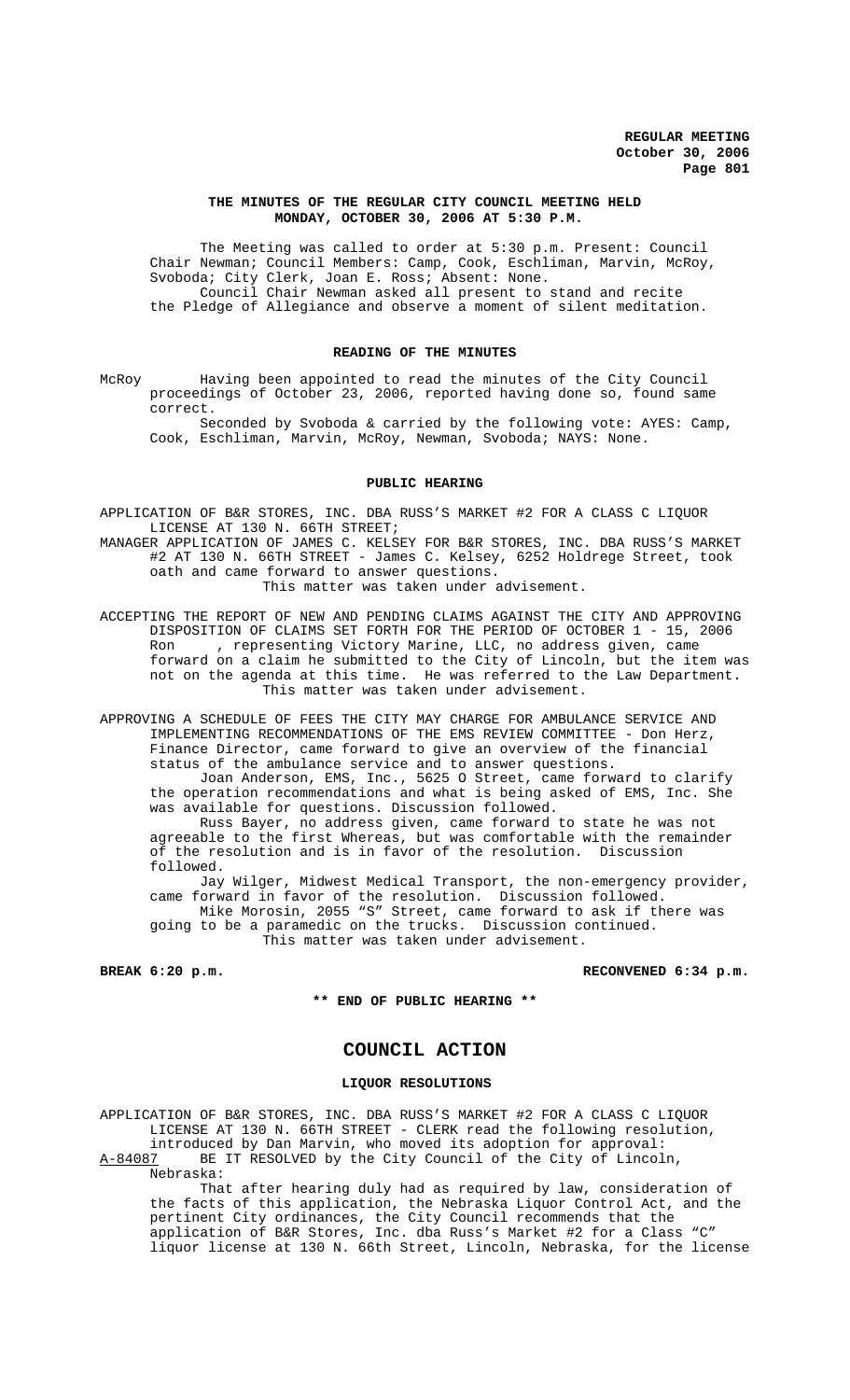period ending October 31, 2007, be approved with the condition that the premise complies in every respect with all city and state regulations. The City Clerk is directed to transmit a copy of this resolution to the Nebraska Liquor Control Commission.

Introduced by Dan Marvin Seconded by McRoy & carried by the following vote: AYES: Camp, Cook, Eschliman, Marvin, McRoy, Newman, Svoboda; NAYS: None.

MANAGER APPLICATION OF JAMES C. KELSEY FOR B&R STORES, INC. DBA RUSS'S MARKET #2 AT 130 N. 66TH STREET - CLERK read the following resolution,

introduced by Dan Marvin, who moved its adoption for approval:<br>A-84088 WHEREAS, B & R Stores, Inc. d/b/a "Russ's Market #2" loc A-84088 MHEREAS, B & R Stores, Inc. d/b/a "Russ's Market #2" located at 130 N. 66th Street, Lincoln, Nebraska has been approved for a Retail Class "C" liquor license, and now requests that James C. Kelsey be named manager;

WHEREAS, James C. Kelsey appears to be a fit and proper person to manage said business.

NOW, THEREFORE, BE IT RESOLVED by the City Council of the City of Lincoln, Nebraska:

That after hearing duly had as required by law, consideration of the facts of this application, the Nebraska Liquor Control Act, and the pertinent City ordinances, the City Council recommends that James C. Kelsey be approved as manager of this business for said licensee. The City Clerk is directed to transmit a copy of this resolution to the Nebraska Liquor Control Commission.

Introduced by Dan Marvin Seconded by Camp & carried by the following vote: AYES: Camp, Cook, Eschliman, Marvin, McRoy, Newman, Svoboda; NAYS: None.

## **ORDINANCES - 2ND READING & RELATED RESOLUTIONS (as required) - NONE**

#### **RESOLUTIONS**

ACCEPTING THE REPORT OF NEW AND PENDING CLAIMS AGAINST THE CITY AND APPROVING DISPOSITION OF CLAIMS SET FORTH FOR THE PERIOD OF OCTOBER 1 - 15, 2006 - CLERK read the following resolution, introduced by Annette McRoy, who

moved its adoption:<br>A-84089 BE IT RESOLVE BE IT RESOLVED by the City Council of the City of Lincoln, Nebraska:

That the claims listed in the attached report, marked as Exhibit "A", dated October 16, 2006, of various new and pending tort claims filed against the City of Lincoln with the Office of the City Attorney or the Office of the City Clerk, as well as claims which have been disposed of, are hereby received as required by Neb. Rev. Stat. § 13-905 (Reissue 1997). The dispositions of claims by the Office of the City Attorney, as shown by the attached report, are hereby approved:

| DENIED                                       |        | ALLOWED OR SETTLED         |            |
|----------------------------------------------|--------|----------------------------|------------|
| Allied Insurance & Julie Chilcott \$3,403.67 |        | Tyson Poskochil            | \$3,000.00 |
| William K. Galusha                           | 100.00 | Dennis Omelia              | 193.88     |
| Virginia Pierson                             | 10.00  | Wacki Kuku                 | 1,897.97   |
|                                              |        | Myron Elrod & Donita Elrod | 134.12     |

The City Attorney is hereby directed to mail to the various claimants listed herein a copy of this resolution which shows the final disposition of their claim.

Introduced by Annette McRoy Seconded by Marvin & carried by the following vote: AYES: Camp, Cook, Eschliman, Marvin, McRoy, Newman, Svoboda; NAYS: None.

USE PERMIT 146B - APPLICATION OF WEST GATE BANK TO ADJUST THE SIGN REQUIREMENTS TO ALLOW AN ADDITIONAL GROUND SIGN IN EXCESS OF THE MAXIMUM AREA ALLOWED, ON PROPERTY GENERALLY LOCATED NORTHEAST OF THE INTERSECTION OF OLD CHENEY ROAD AND HIGHWAY 2 - CLERK read the following resolution, introduced by Annette McRoy, who moved its adoption:<br>A-84090 WHEREAS, West Gate Bank has submitted an application in ac

WHEREAS, West Gate Bank has submitted an application in accordance with Sections 27.27.080 and 27.69.044 of the Lincoln Municipal Code designated as Use Permit No. 146B for authority to modify the O-3 Zoning District sign regulations to permit the installation of an additional ground sign and to allow the sign area for ground signs to exceed the maximum allowed sign area on property generally located northeast of the intersection of Old Cheney Road and Highway 2, and legally described as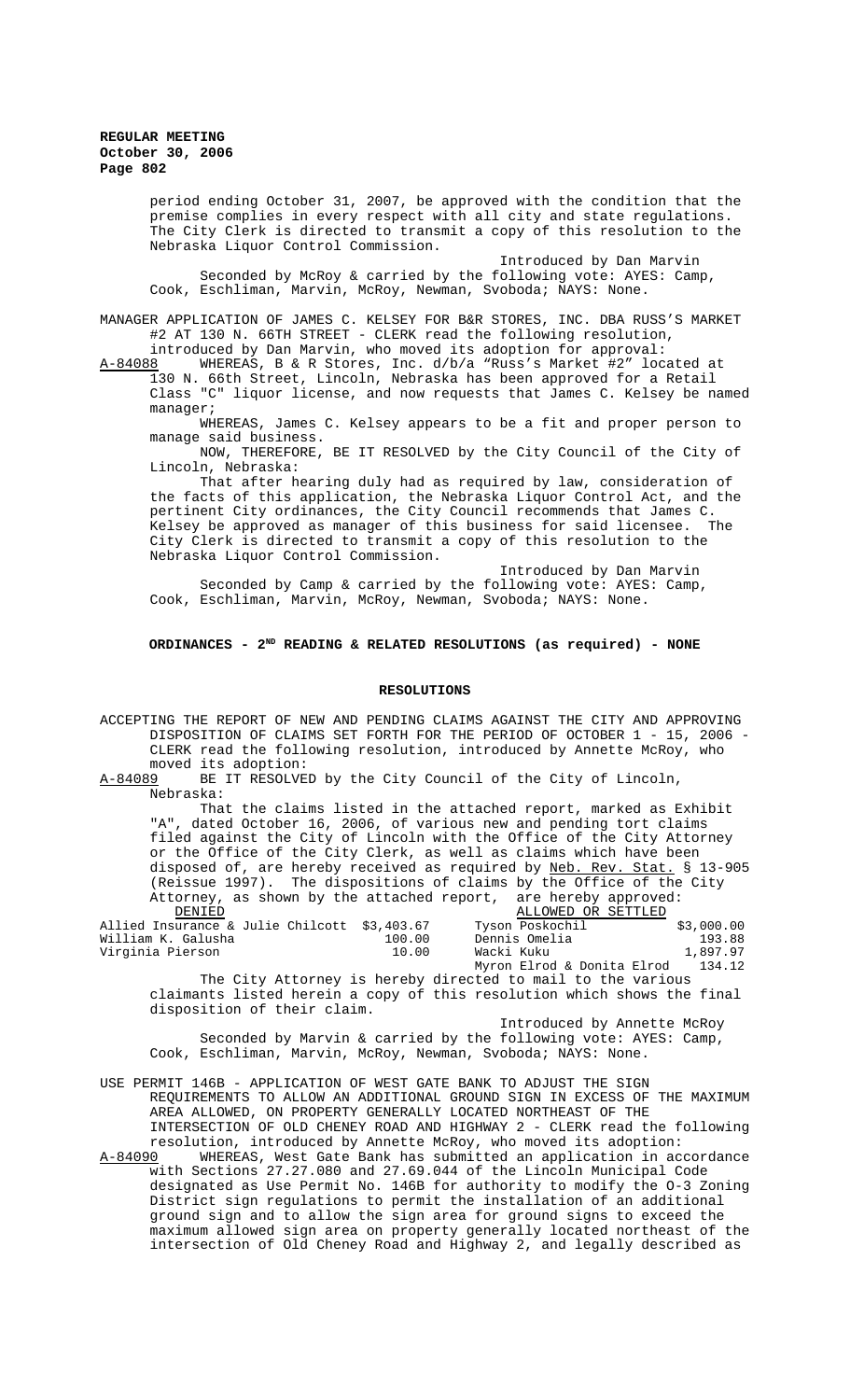follows:

Lot 1, West Gate Bank Addition, Lincoln, Lancaster County, Nebraska; and

WHEREAS, the real property adjacent to the area included within

the site plan for these ground signs will not be adversely affected; and WHEREAS, said site plan together with the terms and conditions hereinafter set forth are consistent with the intent and purpose of Title 27 of the Lincoln Municipal Code to promote the public health, safety, and general welfare.

NOW, THEREFORE, BE IT RESOLVED by the City Council of the City of Lincoln, Nebraska:

That the application of West Gate Bank, hereinafter referred to as "Permittee", to install an additional ground sign and to allow the sign area for ground signs to exceed the maximum allowed sign area be and the same is hereby granted under the provisions of Sections 27.27.080 and 27.69.044 of the Lincoln Municipal Code upon condition that installation of said sign be in strict compliance with the application, the site plan, and the following additional express terms, conditions, and requirements:

1. This permit approves adjustments to the sign requirements for the O-3 zoning district to allow an additional ground sign that exceeds both the maximum number and sign area for a ground sign in the O-3 zoning district.<br>2. Before r

Before receiving building permits:

a. The permittee must submit an acceptable reproducible final plan including five copies showing the following revisions:<br>i. Note

Note #19 revised to state: Adjustments to Section 27.69.044 of the Lincoln Municipal Code including sign height, area and number of signs were granted to allow the signs shown on this site plan. Signs otherwise shall comply with the requirements of sign code, including sight distance, at the time of sign permit.

- ii. Revise the title block of the ground sign detail elevation to state: Ground signs at entrance.
- iii. Delete the term "proposed" from the labels identifying all signs.
- b. The construction plans must conform to the approved plans.

3. The site plan approved by this permit shall be the basis for all interpretations of setbacks and yards, and the locations of buildings, location of parking and circulation elements, and similar matters.

4. The terms, conditions, and requirements of this resolution shall be binding and obligatory upon the Permittee, its successors and assigns. The building official shall report violations to the City Council which may revoke this use permit or take such other action as may be necessary to gain compliance.<br>5. The Permittee shall sign

The Permittee shall sign and return the City's letter of acceptance to the City Clerk within 30 days following approval of this use permit, provided, however, said 30-day period may be extended up to six months by administrative amendment. The City Clerk shall file a copy of the resolution approving this use permit and the letter of acceptance with the Register of Deeds, filing fees therefor to be paid in advance by the Permittee.

6. The site plan as approved with this resolution voids and supersedes all previously approved site plan, however, all resolutions approving previous permits remain in force unless specifically amended by this resolution.

Introduced by Annette McRoy Seconded by Marvin & carried by the following vote: AYES: Camp, Cook, Eschliman, Marvin, McRoy, Newman, Svoboda; NAYS: None.

APPROVING A SCHEDULE OF FEES THE CITY MAY CHARGE FOR AMBULANCE SERVICE AND IMPLEMENTING RECOMMENDATIONS OF THE EMS REVIEW COMMITTEE - PRIOR to reading:

COOK Moved to amend Bill No 06R-207 on page 2, line 11 by changing (AIS) to read (ALS) and on page 2, line 12 by changing the word Medial to read Medical.

Seconded by McRoy & carried by the following vote: AYES: Camp, Cook, Eschliman, Marvin, McRoy, Newman, Svoboda; NAYS: None.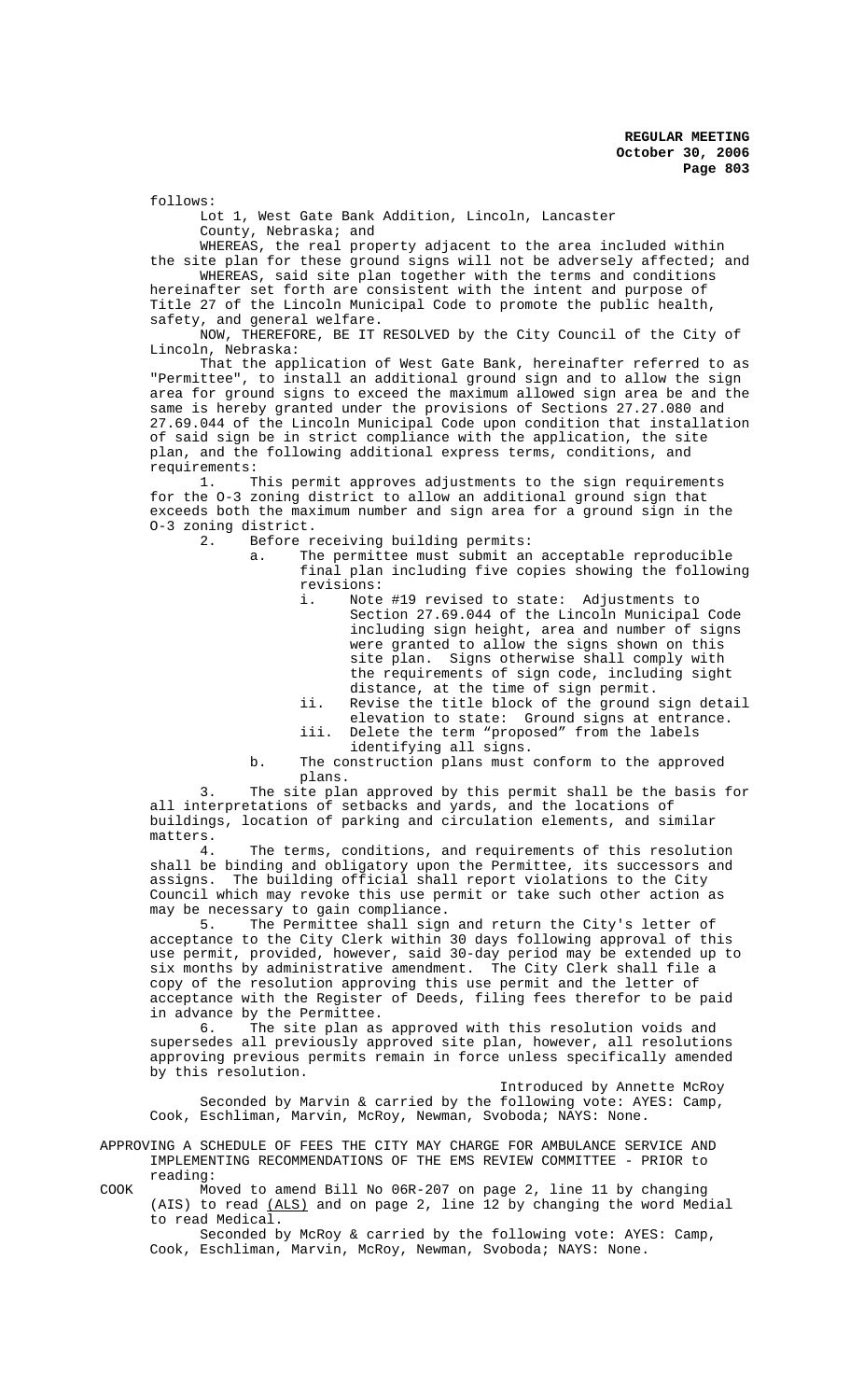CAMP Moved to amend Bill No. 06R-207 by deleting "public" and replace with quality then delete "working in cooperation with private providers" and replace with that includes cooperation between the public and private sectors.

Seconded by Svoboda & carried by the following vote: AYES: Camp, Eschliman, Marvin, McRoy, Newman, Svoboda; NAYS: Cook.

CLERK Read the following resolution, introduced by Annette McRoy, who moved its adoption:<br>A-84091 WHEREAS, Linc

WHEREAS, Lincoln's citizens will be best served by a public quality ambulance service working in cooperation with private providers

that includes cooperation between the public and private sectors; and WHEREAS, a group of citizens and leaders in the medical community provided recommendations to improve the financial services in their evaluation, "Lincoln Fire and Rescue Emergency Care 5 Year Review"; and WHEREAS, the City Council wants to maintain the current level of medical care being provided by the Lincoln Fire and Rescue EMS Service

and support opportunities to improve operations; and

WHEREAS, the "Lincoln Fire and Rescue Emergency Care 5 Year Review" recommended cost savings measures such as changes to the billing process to expedite the delivery of bills; and

WHEREAS, the Review recommended several studies on Fire operations; and

WHEREAS, a private ambulance provider may be able to provide some medical transport services more efficiently; and

WHEREAS, the City Council desires to adopt the proposed rate schedule attached hereto and marked as Attachment "A".

NOW, THEREFORE, BE IT RESOLVED by the City Council of the City of Lincoln, Nebraska that the City Council calls on the Mayor's office to advertise a "Request for Proposals" for the Lincoln Fire & Rescue EMS service billing. The current billing contract expires in May, 2007. The City Council believes that starting the RFP process in November, 2006 or earlier will allow for increased competition, potentially lower costs to the City, and an appropriate transition period should the billing provider change.

BE IT FURTHER RESOLVED that the City Council calls on EMS Inc. to complete the following studies as outlined in the "Lincoln Fire and Rescue Emergency Care 5 Year Review:

1. An in-depth review of the number and types of calls to determine the financial and quality impact of potentially referring Alpha calls to the private sector and/or change the LFR resources utilized on these types of calls.

2. A full system management study to evaluate the need for staffing five ambulances, 24 hours a day, seven days a week.

3. Re-evaluate the response time measurement requirements to determine when the first Advanced Life Support (AlS) (ALS) provider arrives on the scene.<br>4. Evaluate

Evaluate the Special Medial Medical Services Transports. BE IT FURTHER RESOLVED that the City 911 Center will facilitate the establishment of a direct communications link with Midwest Medical to save time in those circumstances where an emergency call comes into Midwest Medical rather than the City 911 Center.

BE IT FURTHER RESOLVED that the Lincoln Fire & Rescue is hereby directed to evaluate the cost effectiveness and financial impacts of stand-by services, including an examination of overtime needed and whether on-duty personnel can be more effectively utilized to staff stand-by events.

BE IT FURTHER RESOLVED that the proposed rate schedule, attached hereto, marked as Attachment "A" and made a part hereof by reference, is hereby approved and shall take effect November 15, 2006.

Introduced by Annette McRoy Seconded by Marvin & carried by the following vote: AYES: Camp, Cook, Eschliman, Marvin, McRoy, Newman, Svoboda; NAYS: None.

#### **PETITIONS AND COMMUNICATIONS**

FORMAL PETITION FOR THE CREATION OF A SPECIAL ASSESSMENT DISTRICT FOR THE ACQUISITION, GRADING, PAVING, STORM SEWER, SIDEWALKS, ORNAMENTAL STREET LIGHTING, WATER LINE, OTHER UTILITIES AND STREET TREES TO ALLOW THE STREET CONNECTION OF NORTH  $50^{\texttt{TH}}$  FROM O STREET TO R STREET TO FULFILL A CONDITION OF THE REDEVELOPMENT AGREEMENT - CLERK presented said report which was placed on file in the Office of the City Clerk.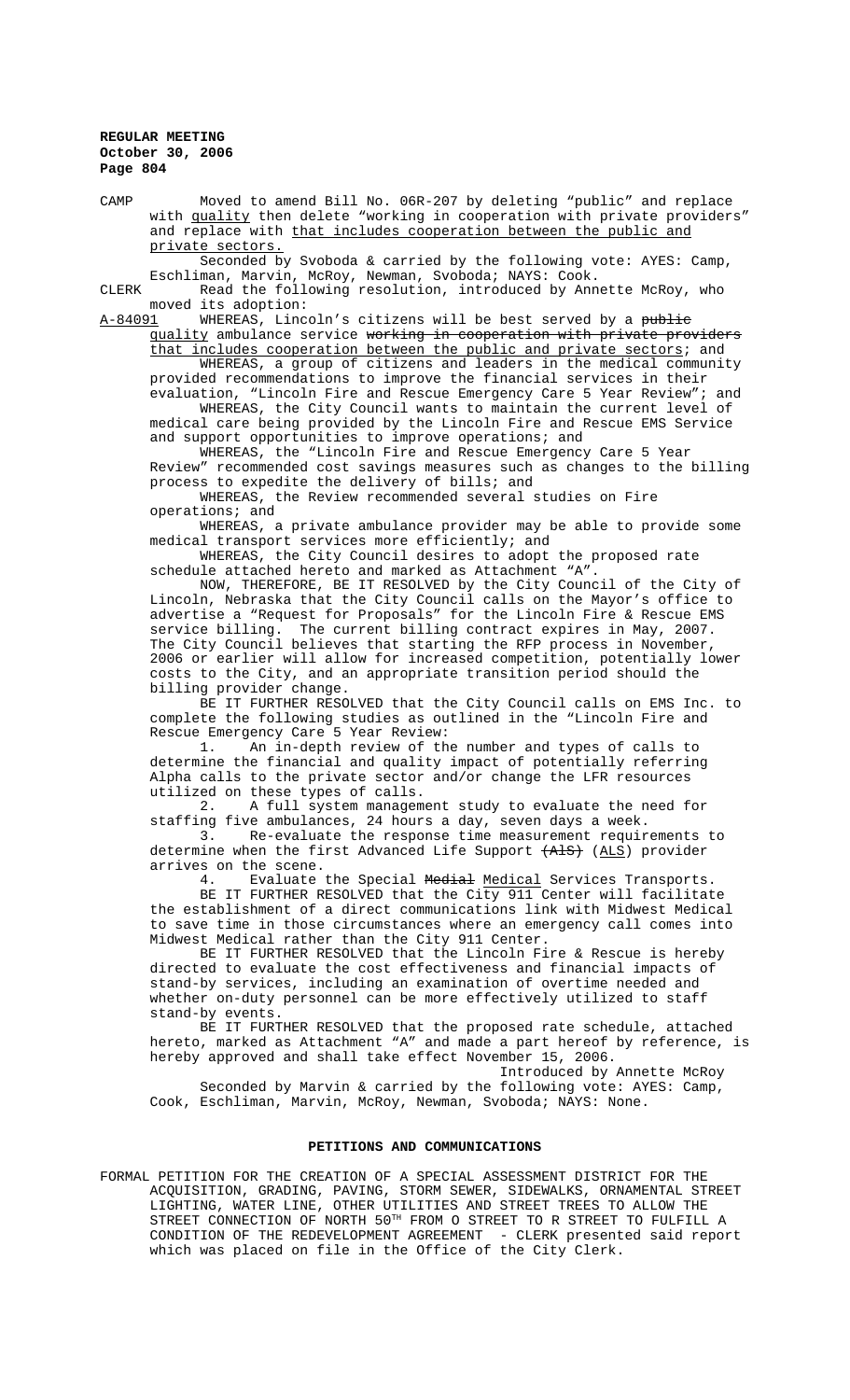# **THE FOLLOWING HAVE BEEN REFERRED TO THE PLANNING DEPARTMENT:**

Change of Zone 06071 - App. of Director of Parks and Recreation to change from AG to R-3 and AG to P Public Use District on property at Coddington Avenue and West Van Dorn Street. Change of Zone 06072 - App. of Rezac-Pickering-Williams, LLC to change from AG to AGR on property located at SW 27th Street and W Denton Road. Special Permit 06062 - App. of E.S.P., Inc. for extraction of soil on property located at N. 56<sup>th</sup> Street and Waverly Road. Special Permit 06067 - App. of Architectural Design Associates, P.C. for an approximately 100' tall broadcast tower, with request to waive the fall zone, on property located at S. 44<sup>th</sup> Street and N Street. Special Permit 06068 - App. of Rezac-Pickering-Williams, LLC, The Bridges Community Unit Plan, for approximately 70 single family dwelling units, with requests to waive sidewalks, street trees, street lighting, landscape screening, block length, preliminary plat, storm water detention, sanitary sewer running opposite street grades, rollover curb in lieu of typical curb and gutter, front and rear yard setbacks, and BTA grading requirements for future roadways, on property located at SW 27<sup>th</sup> Street and W Denton Road.

- SETTING THE HEARING DATE OF MONDAY, NOVEMBER 13, 2006 AT 1:30 P.M. FOR THE APP. OF B & R STORES, INC. DBA SUPER SAVER #17 FOR A CLASS C LIQUOR LICENSE LOCATED AT 2525 PINE LAKE ROAD - CLERK read the following resolution, introduced by Ken Svoboda, who moved its adoption:
- A-84092 BE IT RESOLVED by the City Council, of the City of Lincoln, that a hearing date is hereby set for Mon., November 13, 2006 at 1:30 p.m. or as soon thereafter as possible in the City Council Chambers, County-City Building, 555 S.  $10^{th}$  St., Lincoln, NE, for Application of B & R Stores, Inc. dba Super Saver #17 for a Class C liquor license at 2525 Pine Lake Road.

If the Police Dept. is unable to complete the investigation by said time, a new hearing date will be set.

Introduced by Ken Svoboda Seconded by Eschliman & carried by the following vote: AYES: Camp, Cook, Eschliman, Marvin, McRoy, Newman, Svoboda; NAYS: None.

#### **REPORTS OF CITY OFFICERS**

- CLERK'S LETTER AND MAYOR'S APPROVAL OF ORDINANCES AND RESOLUTIONS PASSED BY COUNCIL ON OCTOBER 16, 2006 - CLERK presented said report which was placed on file in the Office of the City Clerk.
- ASSESSMENT RESOLUTION FOR BOARD OF EQUALIZATION FOR DOWNTOWN BUSINESS IMPROVEMENT DISTRICT TO BE HELD MONDAY, NOVEMBER 6, 2006 - CLERK read the following resolution, introduced by Ken Svoboda, who moved its adoption:

A-84093 I move the adoption of the following resolution:

BE IT RESOLVED by the City Council of the City of Lincoln, Nebraska:

That the cost of providing for the development of public activities and the promotion of public events in the Downtown Business Improvement District including management and promotion and advocacy of retail trade activities or other promotional activities in the district area; enhancement of the enforcement of parking regulations and the provision of security within the district area; the improvement of parking availability; the provision of physical improvements for decoration and security purposes; the maintenance, repair, and reconstruction of improvements of other facilities authorized by the Business Improvement District Act not otherwise subject to maintenance, repair, or reconstruction under or within another business improvement district; any other projects or undertakings for the benefit of the public facilities in the district area; the employment of or contracting for personnel, including administrators, to provide for any service as may be necessary or proper to carry out the purposes of the Business Improvements District Act and cost incidental thereto, be and the same is hereby assessed upon the property in said district described in the proposed Distribution of Assessment attached to this resolution, marked "Proposed Distribution of Assessment of the Downtown Business Improvement District", and made a part hereof; that the cost of said public activities and promotion of public events is the sum of \$265,036.39; that the property set forth in the proposed Distribution of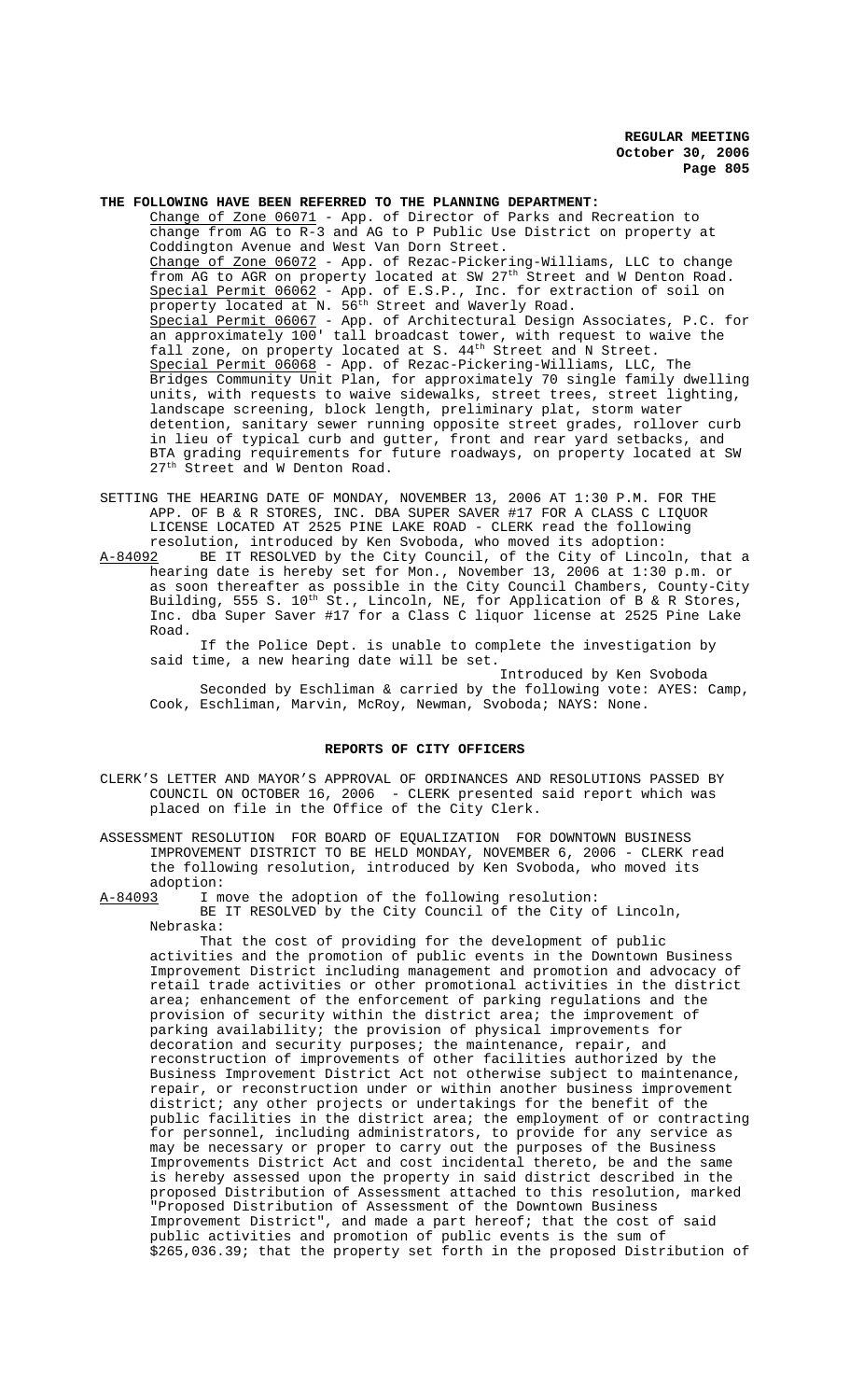Assessment is specially benefitted by such activities and improvement; that each piece and parcel of property described is specially benefitted in the amount set forth therein, and no property is taxed more than the special benefits accruing thereto by reason of said activities and improvements; that the cost of said activities and improvements is hereby apportioned and assessed upon the several pieces and parcels of property in said district in the manner and amount set forth in the proposed Distribution of Assessment of the Downtown Business Improvement District.

BE IT FURTHER RESOLVED that the City Clerk be and is hereby directed to record this resolution in the minutes of the City Council with the vote thereon by yeas and nays.

AND BE IT FURTHER RESOLVED that the City Council sit as Board of Equalization for the purpose of equalizing said assessments on the 6th day of November, 2006, at  $\underline{1:30}$  p.m., and on the  $\underline{\hspace{1cm}}$  \_\_\_\_\_\_\_\_\_\_\_\_\_\_\_\_\_\_ day of , 2006, at m., with adjournments from day to day until the work of equalizing said assessments shall be completed.

 Introduced by Ken Svoboda Seconded by Eschliman & carried by the following vote: AYES: Camp, Cook, Eschliman, Marvin, McRoy, Newman, Svoboda; NAYS: None.

ASSESSMENT RESOLUTION FOR BOARD OF EQUALIZATION FOR CORE BUSINESS IMPROVEMENT DISTRICT OVERLAY TO BE HELD MONDAY, NOVEMBER 6, 2006 - CLERK read the

following resolution, introduced by Ken Svoboda, who moved its adoption: A-84094 I move the adoption of the following resolution:

BE IT RESOLVED by the City Council of the City of Lincoln, Nebraska:

That the cost of providing for the development of public activities and the promotion of public events in the Core Business Improvement District Overlay including management and promotion and advocacy of retail trade activities or other promotional activities in the district area; enhancement of the enforcement of parking regulations and the provision of security within the district area; the improvement of parking availability; the provision of physical improvements for decoration and security purposes; the maintenance, repair, and reconstruction of improvements of other facilities authorized by the Business Improvement District Act not otherwise subject to maintenance, repair, or reconstruction under or within another business improvement district; any other projects or undertakings for the benefit of the public facilities in the district area; the employment of or contracting for personnel, including administrators, to provide for any service as may be necessary or proper to carry out the purposes of the Business Improvements District Act and cost incidental thereto, be and the same is hereby assessed upon the property in said district described in the proposed Distribution of Assessment attached to this resolution, marked "Proposed Distribution of Assessment of the Core Business Improvement District Overlay", and made a part hereof; that the cost of said public activities and promotion of public events is the sum of \$160,574.63; that the property set forth in the proposed Distribution of Assessment is specially benefitted by such activities and improvement; that each piece and parcel of property described is specially benefitted in the amount set forth therein, and no property is taxed more than the special benefits accruing thereto by reason of said activities and improvements; that the cost of said activities and improvements is hereby apportioned and assessed upon the several pieces and parcels of property in said district in the manner and amount set forth in the proposed Distribution of Assessment of the Core Business Improvement District Overlay.

BE IT FURTHER RESOLVED that the City Clerk be and is hereby directed to record this resolution in the minutes of the City Council with the vote thereon by yeas and nays.

AND BE IT FURTHER RESOLVED that the City Council sit as Board of Equalization for the purpose of equalizing said assessments on the 6th day of November, 2006, at 1:30 p.m., and on the  $\overline{\phantom{a}}$ of , 2006, at

 m., with adjournments from day to day until the work of equalizing said assessments shall be completed.

Introduced by Ken Svoboda Seconded by Eschliman & carried by the following vote: AYES: Camp, Cook, Eschliman, Marvin, McRoy, Newman, Svoboda; NAYS: None.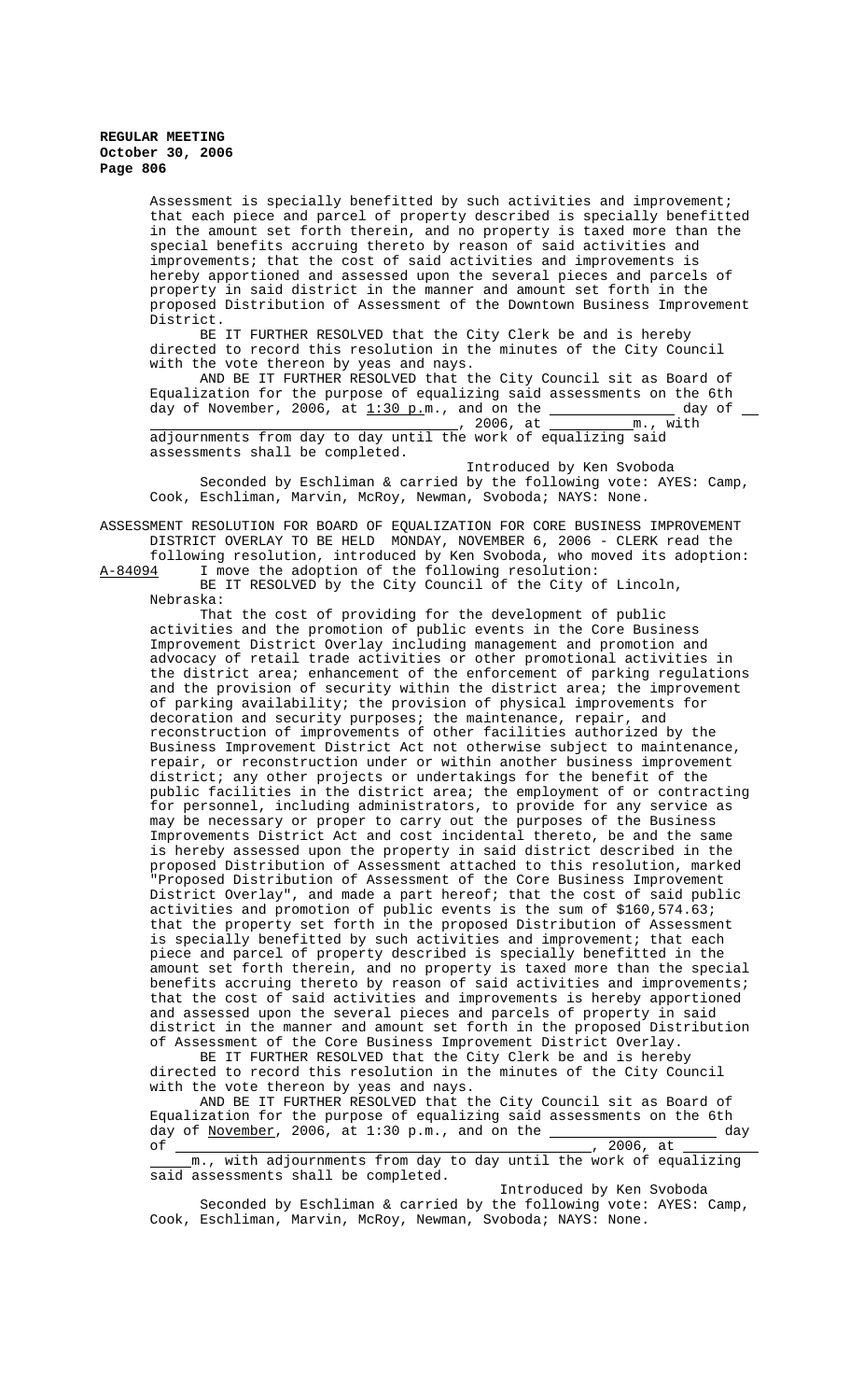ASSESSMENT RESOLUTION FOR BOARD OF EQUALIZATION FOR DOWNTOWN MAINTENANCE DISTRICT TO BE HELD MONDAY, NOVEMBER 6, 2006 - CLERK read the following resolution, introduced by Ken Svoboda, who moved its adoption:<br>A-84095 I move the adoption of the following resolution:

I move the adoption of the following resolution:

BE IT RESOLVED by the City Council of the City of Lincoln, Nebraska:

That the cost of providing for the development of public activities and the promotion of public events in the Downtown Maintenance Improvement District including management and promotion and advocacy of retail trade activities or other promotional activities in the district area; enhancement of the enforcement of parking regulations and the provision of security within the district area; the improvement of parking availability; the provision of physical improvements for decoration and security purposes; the maintenance, repair, and reconstruction of improvements of other facilities authorized by the Business Improvement District Act not otherwise subject to maintenance, repair, or reconstruction under or within another business improvement district; any other projects or undertakings for the benefit of the public facilities in the district area; the employment of or contracting for personnel, including administrators, to provide for any service as may be necessary or proper to carry out the purposes of the Business Improvements District Act and cost incidental thereto, be and the same is hereby assessed upon the property in said district described in the proposed Distribution of Assessment attached to this resolution, marked "Proposed Distribution of Assessment of the Downtown Maintenance Improvement District", and made a part hereof; that the cost of said public activities and promotion of public events is the sum of \$193,420.85 that the property set forth in the proposed Distribution of Assessment is specially benefitted by such activities and improvement; that each piece and parcel of property described is specially benefitted in the amount set forth therein, and no property is taxed more than the special benefits accruing thereto by reason of said activities and improvements; that the cost of said activities and improvements is hereby apportioned and assessed upon the several pieces and parcels of property in said district in the manner and amount set forth in the proposed Distribution of Assessment of the Downtown Maintenance Improvement District.

BE IT FURTHER RESOLVED that the City Clerk be and is hereby directed to record this resolution in the minutes of the City Council with the vote thereon by yeas and nays.

AND BE IT FURTHER RESOLVED that the City Council sit as Board of Equalization for the purpose of equalizing said assessments on the 6th day of November, 2006, at 1:30 p.m., and on the day  $, 2006, at$ 

 m., with adjournments from day to day until the work of equalizing said assessments shall be completed.

 Introduced by Ken Svoboda Seconded by Eschliman & carried by the following vote: AYES: Camp, Cook, Eschliman, Marvin, McRoy, Newman, Svoboda; NAYS: None.

# ORDINANCES - 1<sup>st</sup> READING & RELATED RESOLUTIONS

AUTHORIZING AND PROVIDING FOR THE ISSUANCE OF NOT TO EXCEED \$27,000,000 AGGREGATE PRINCIPAL AMOUNT OF GENERAL OBLIGATION HIGHWAY ALLOCATION BONDS OF THE CITY OF LINCOLN, NEBRASKA - CLERK read an ordinance, introduced by Ken Svoboda, authorizing and providing for the issuance of General Obligation Highway Allocation Fund Bonds, Series 2006 in an aggregate principal amount not to exceed \$27,000,000 for the purpose of providing funds to pay the costs of constructing improvements to streets and state highway or federal-aid routes of the City and to pay the costs of issuing the bonds; prescribing certain of the terms of the bonds; delegating, authorizing and directing the Finance Director to exercise his or her own independent judgement and absolute discretion in (A) determining, fixing and finalizing the principal amount, rates of interest and the other terms and provisions of the bonds not specified herein, (B) determining the manner in which such bonds shall be sold, (C) accepting a bid or negotiating an agreement for the purchase of such bonds, and (D) determining and fixing the terms and provisions of any such sale agreement; pledging funds received from the Nebraska Highway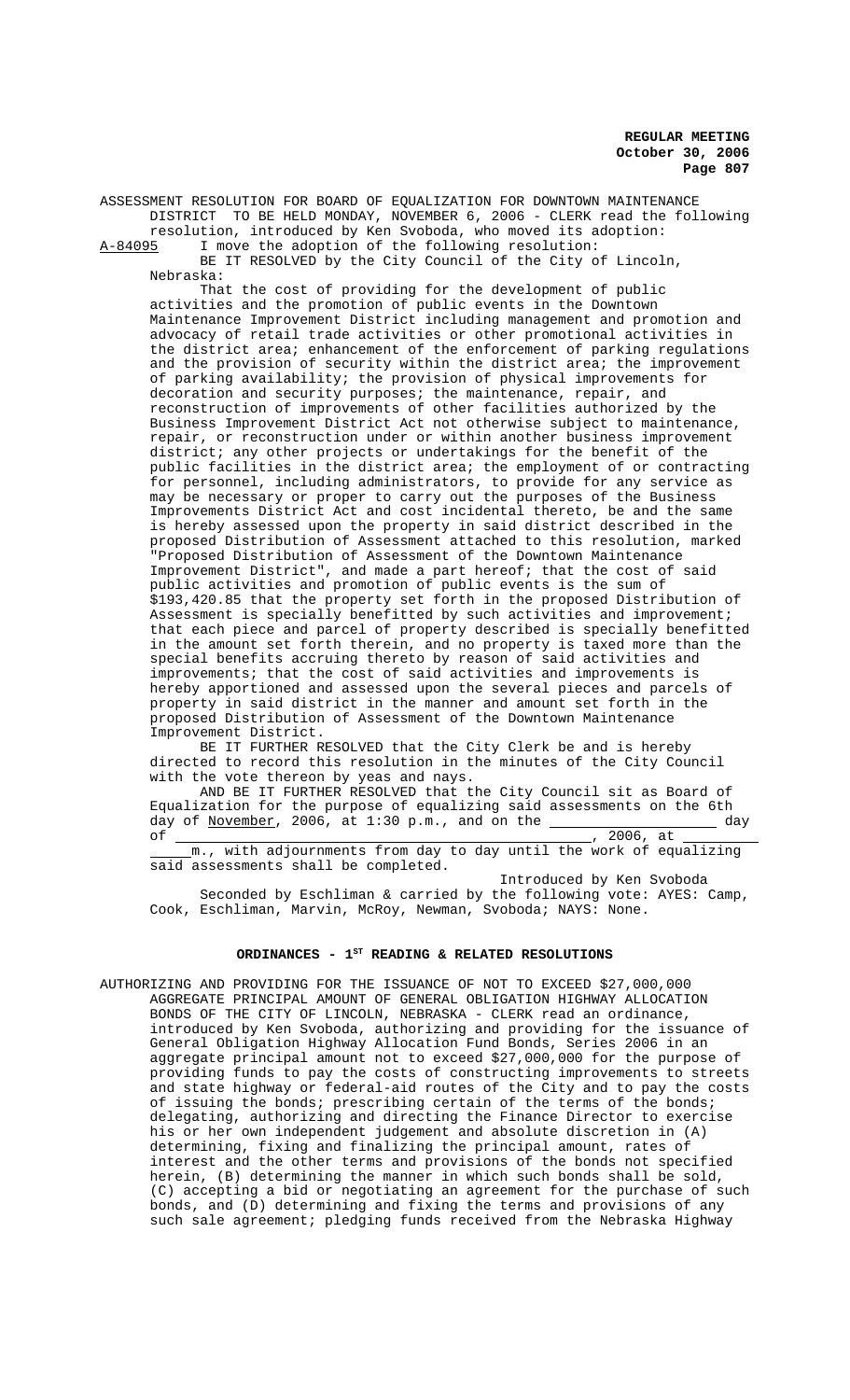Allocation Fund and providing for the levy of a tax on all of the taxable property within the City to pay the principal and interest on such bonds; establishing the terms and conditions upon which additional highway allocation fund bonds may be issued; and related matters, the first time.

- APPROVING A ONE-YEAR LEASE AGREEMENT BETWEEN THE CITY AND SPIRITS BY BECKMAN FOR THE LEASE OF SPACE BY THE LINCOLN AREA AGENCY ON AGING FOR ITS LINCOLN INFORMATION FOR THE ELDERLY (LIFE) PROGRAM AT 708 N. CHESTNUT, WAHOO, NEBRASKA - CLERK read an ordinance, introduced by Ken Svoboda, accepting and approving a Lease Agreement between the City of Lincoln and Spirits by Beckman for the lease of office space by the Lincoln Area Agency on Aging for its Lincoln Information For the Elderly (LIFE) at 708 N. Chestnut, Wahoo, NE 68066, for a one-year term from September 1, 2006 through August 31, 2007 the first time.
- AMENDING SECTION 2.76.385 OF THE LINCOLN MUNICIPAL CODE TO REVISE AND CLARIFY THAT FUNERAL LEAVE IS ALLOWED FOR EMPLOYEES ATTENDING THE FUNERAL OF A FELLOW EMPLOYEE - CLERK read an ordinance, introduced by Ken Svoboda, amending Section 2.76.395 of the Lincoln Municipal Code relating to funeral leave to clarify that funeral leave is allowed for an employee to attend the funeral of a fellow employee; and repealing Section 2.76.385 of the Lincoln Municipal Code as hitherto existing, the first time.
- APPROVING A LICENSE AGREEMENT BETWEEN THE CITY AND NEW CINGULAR WIRELESS PCS FOR THE PLACEMENT OF TELECOMMUNICATIONS FACILITIES UPON CITY PROPERTY AT VAN DORN PARK GENERALLY LOCATED AT S. 10TH AND VAN DORN STREET - CLERK read an ordinance, introduced by Ken Svoboda, accepting and approving the License Agreement between the City of Lincoln, Nebraska, a municipal corporation, and New Cingular Wireless PCS, LLC dba Cingular for the placement of telecommunications facilities upon City property located in Van Dorn Park and authorizing the Mayor to sign such License Agreement on behalf of the City, the first time.
- APPROVING A LICENSE AGREEMENT BETWEEN THE CITY AND NEW CINGULAR WIRELESS PCS FOR THE PLACEMENT OF TELECOMMUNICATIONS FACILITIES UPON CITY PROPERTY AT PIONEERS PARK GENERALLY LOCATED AT 3403 WEST VAN DORN STREET - CLERK read an ordinance, introduced by Ken Svoboda, accepting and approving the License Agreement between the City of Lincoln, Nebraska, a municipal corporation, and New Cingular Wireless PCS, LLC dba Cingular for the placement of telecommunications facilities upon City property located in Pioneers Park and authorizing the Mayor to sign such License Agreement on behalf of the City, the first time.
- APPROVING A LICENSE AGREEMENT BETWEEN THE CITY AND VERIZON WIRELESS FOR THE PLACEMENT OF TELECOMMUNICATIONS FACILITIES UPON CITY PROPERTY AT HOLMES LAKE PARK GENERALLY LOCATED AT 3801 S. 70TH STREET. STREET - CLERK read an ordinance, introduced by Ken Svoboda, accepting and approving the License Agreements between the City of Lincoln, Nebraska, a municipal corporation, and Verizon Wireless (VAW) LLC dba Verizon Wireless for the placement of telecommunications facilities upon City property located in Holmes Lake Park and authorizing the Mayor to sign such License Agreement on behalf of the City, the first time.
- VACATION NO. 06006 VACATING THE EAST-WEST ALLEY BETWEEN Q AND R STREETS FROM 24TH STREET TO 25TH STREET - CLERK read an ordinance, introduced by Ken Svoboda, vacating the east-west alley between Q and R Streets from  $24^{\rm th}$ Street to 25<sup>th</sup> Street, and retaining title thereto in the City of Lincoln, Lancaster County, Nebraska, the first time.
- CHANGE OF ZONE 06059 AMENDING CHAPTER 27.69 OF THE LINCOLN MUNICIPAL CODE RELATING TO SIGNS BY AMENDING SECTION 27.69.020 TO ADD DEFINITIONS FOR THE TERMS ANIMATION, DISSOLVE, FADE, NIT AND SCROLL AND TO REVISE THE DEFINITIONS OF THE TERMS CHANGEABLE COPY SIGN, ELECTRIC CHANGEABLE COPY SIGN, FLASHING/BLINKING/PULSATING SIGN, AND ILLUMINATED SIGN; AMENDING SECTION 27.69.030 TO PROVIDE STANDARDS FOR ILLUMINATION, TO PROHIBIT SIGNS WHICH DISPLAY AN ANIMATED MESSAGE OR SIMULATES ANIMATION AND TO PROVIDE REGULATIONS FOR ELECTRONIC CHANGEABLE COPY SIGNS; BY AMENDING SECTION 27.69.035 TO MODIFY PROVISIONS REGARDING ADMINISTRATIVE PERMITS FOR OFF-PREMISES SIGNS, TO REQUIRE THAT ANY TWO OFF-PREMISES ELECTRONIC CHANGEABLE COPY SIGNS BE 5,000 FEET APART MEASURED IN ALL DIRECTIONS, TO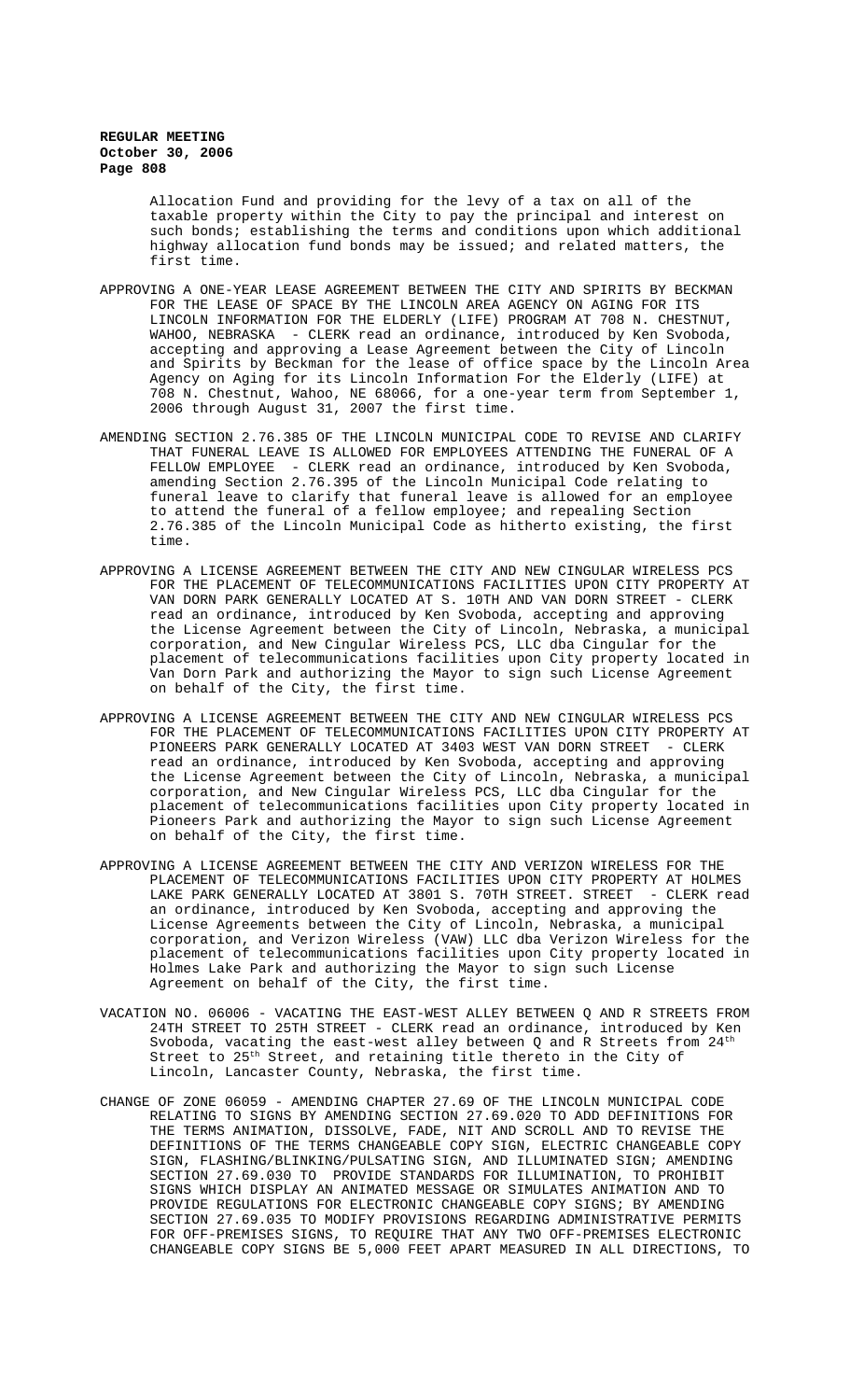ALLOW EXISTING OFF-PREMISES SIGNS TO BE CONVERTED TO ELECTRONIC CHANGEABLE COPY SIGNS PROVIDED THE SIGN IS LOCATED AT LEAST 150 FEET FROM AND DOES NOT FACE A RESIDENTIAL DISTRICT, CEMETERY OR PARK, TO ALLOW ILLUMINATION OF OFF-PREMISES SIGNS BETWEEN MIDNIGHT AND 5:00 A.M. FOR GOVERNMENT INITIATED EMERGENCY INFORMATION ANNOUNCEMENTS, TO REVISE PROVISIONS REGARDING REMOVAL OF EXISTING NONCONFORMING OFF-PREMISES SIGNS IN ORDER TO INSTALL A NEW OFF-PREMISES SIGN; BY AMENDING SECTION 27.69.070 TO ALLOW ON-PREMISES SIGNS IN THE B-4 DISTRICT TO BE ANIMATED OR TO SIMULATE ANIMATION; BY REPEALING SECTION 27.69.270 RELATING TO PUBLIC SERVICE INFORMATION SIGNS IN NONRESIDENTIAL DISTRICTS; AND AMENDING SECTION 27.69.330 TO ALLOW LED OR SIMILAR TECHNOLOGIES TO HAVE EXPOSED ILLUMINATION - CLERK read an ordinance, introduced by Ken Svoboda, amending Chapter 27.69 of the Lincoln Municipal Code relating to signs by amending Sections 27.69.020, 27.69.030, 27.69.035, 27.69.070, 27.69.270, and 27.69.330 of the Lincoln Municipal Code as hitherto existing, the first time.

# ORDINANCES - 3<sup>RD</sup> READING & RELATED RESOLUTIONS (as required)

APPROVING AN AGREEMENT BETWEEN THE CITY AND THE FIRTH COMMUNITY CENTER FOR THE LEASE OF SPACE BY THE LINCOLN AREA AGENCY ON AGING FOR ITS ACTIVAGE CENTER PROGRAM AT 311 NEMAHA STREET, FIRTH, NE FOR A PERIOD OF SEPTEMBER 1, 2006 THROUGH AUGUST 31, 2007 - CLERK read an ordinance, introduced by Dan Marvin, accepting and approving a Lease Agreement between the City of Lincoln and Firth Community Center for the lease of office space by the Lincoln Area Agency on Aging for its ActivAge Center program at 311 Nemaha Street, Firth, NE for a term beginning September 1, 2006 through August 31, 2007, the third time.<br>MARVIN Moved to pass the ordinance as rea

Moved to pass the ordinance as read.

Seconded by Svoboda & carried by the following vote: AYES: Camp, Cook, Eschliman, Marvin, McRoy, Newman, Svoboda; NAYS: None. The ordinance, being numbered **#18836**, is recorded in Ordinance Book #25, Page

STREET NAME CHANGE NO. 06008 - NAMING THE UNNAMED STREET ENTERING EAST CAMPUS AS "DAIRY STORE DRIVE" LOCATED NORTH OFF OF HOLDREGE STREET BETWEEN 37TH AND 38TH STREETS - CLERK read an ordinance, introduced by Dan Marvin, naming the unnamed street entering East Campus as "Dairy Store Drive" located north off of Holdrege Street between  $37^{\text{th}}$  and  $38^{\text{th}}$  Streets, as recommended by the Street Name Committee, the third time.<br>MARVIN Moved to pass the ordinance as read. Moved to pass the ordinance as read.

Seconded by Svoboda & carried by the following vote: AYES: Camp, Cook, Eschliman, Marvin, McRoy, Newman, Svoboda; NAYS: None.

- The ordinance, being numbered **#18837**, is recorded in Ordinance Book #25, Page
- STREET NAME CHANGE NO. 06007 RENAMING "SALT CREEK ROAD" AS "OX BOW ROAD" AND "ENTERPRISE CIRCLE" AS "OX BOW COURT" IN LANDMARK CORPORATE CENTER PRELIMINARY AND FINAL PLATS GENERALLY LOCATED AT N. 33RD STREET AND FOLKWAYS BOULEVARD - CLERK read an ordinance, introduced by Dan Marvin, changing the name of "Salt Creek Road" to "Ox Bow Road" and "Enterprise Circle" to Ox Bow Court" located N.  $33^{rd}$  Street and Folkways Boulevard, as recommended by the Street Name Committee, the third time.<br>MARVIN Moved to pass the ordinance as read.

Moved to pass the ordinance as read.

Seconded by Svoboda & carried by the following vote: AYES: Camp, Cook, Eschliman, Marvin, McRoy, Newman, Svoboda; NAYS: None. The ordinance, being numbered **#18838**, is recorded in Ordinance Book #25, Page

ANNEXATION NO. 06014 - AMENDING THE LINCOLN CORPORATE LIMITS MAP BY ANNEXING APPROXIMATELY 4.67 ACRES OF PROPERTY GENERALLY LOCATED AT NORTH 14TH STREET AND PENNSYLVANIA AVENUE. (RELATED ITEMS: 06-187, 06-188, 06R-<br>204), - CLERK read an ordinance, introduced by Dan Marvin, annexing - CLERK read an ordinance, introduced by Dan Marvin, annexing and including the below described land as part of the City of Lincoln, Nebraska and amending the Corporate Limits Map attached to and made a part of Ordinance No. 18208, to reflect the extension of the corporate limits boundary of the City of Lincoln, Nebraska established and shown thereon, the third time.<br>MARVIN Moved to pass the

Moved to pass the ordinance as read.

Seconded by Svoboda & carried by the following vote: AYES: Camp, Cook, Eschliman, Marvin, McRoy, Newman, Svoboda; NAYS: None.

The ordinance, being numbered **#18839**, is recorded in Ordinance Book #25, Page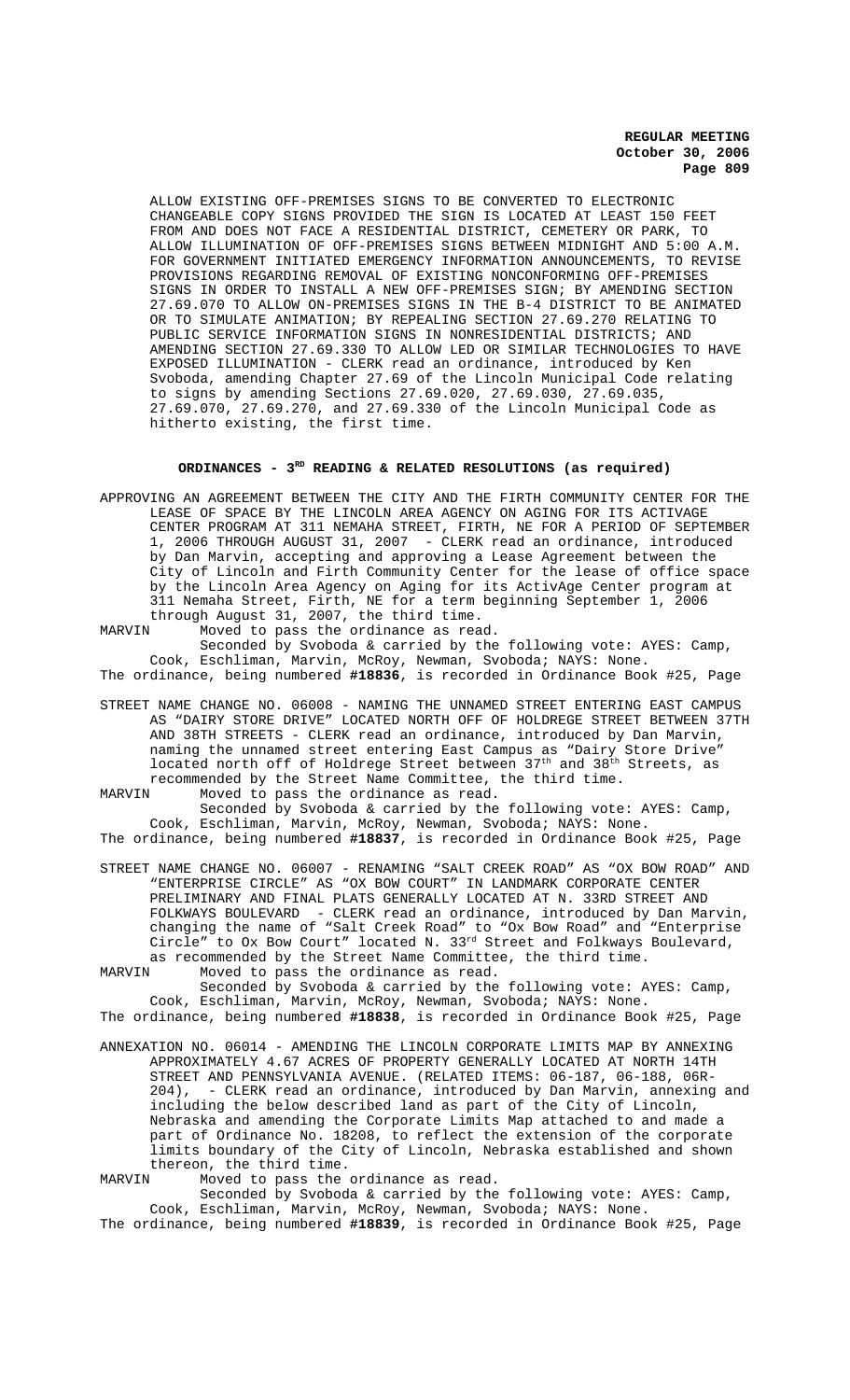CHANGE OF ZONE NO. 06053 - APPLICATION OF HARTLAND HOMES, INC. FOR A CHANGE OF ZONE FROM AG AGRICULTURAL DISTRICT TO R-3 RESIDENTIAL DISTRICT ON PROPERTY GENERALLY LOCATED AT NORTH 14TH STREET AND PENNSYLVANIA AVENUE. (RELATED ITEMS: 06-187, 06-188, 06R-204) - CLERK read an ordinance, introduced by Dan Marvin, amending the Lincoln Zoning District Maps attached to and made a part of Title 27 of the Lincoln Municipal Code, as provided by Section 27.05.020 of the Lincoln Municipal Code, by changing the boundaries of the districts established and shown thereon, the third time.<br>MARVIN Moved to

Moved to pass the ordinance as read.

Seconded by Svoboda & carried by the following vote: AYES: Camp, Cook, Eschliman, Marvin, McRoy, Newman, Svoboda; NAYS: None. The ordinance, being numbered **#18840**, is recorded in Ordinance Book #25, Page

- APPEAL OF HARTLAND HOMES INC. FROM THE CONDITIONS OF THE PLANNING COMMISSION APPROVAL OF SPECIAL PERMIT 5015A, FOR THE DEVELOPMENT OF HARTLAND'S GARDEN VALLEY COMMUNITY UNIT PLAN ON PROPERTY GENERALLY LOCATED NORTHWEST OF N. 14TH STREET AND PENNSYLVANIA AVENUE. (RELATED ITEMS: 06-187, 06-188, 06R-204) (ACTION DATE: 10/30/06).
- SVOBODA Moved to Bill No. 06R-204 as follows on page 3, line 12, after the word "Block 9: insert the following language: <u>and Block 18</u> and on page 7, lines 8 and 9 delete the following language: "(3) Show Mum Dr. extending west from Jayden Avenue as shown on the approved site plan of Special Permit #05015.

Seconded by McRoy & carried by the following vote: AYES: Camp, Eschliman, McRoy, Svoboda; NAYS: Cook, Marvin, Newman.

MARVIN Moved to amend Bill No. 06R-204 on page 3, line 12 after the word length, insert To provide a pedestrian walkway that shall extend within the area of the sanitary sewer easement from McLou Lane to Fletcher Avenue, or other walkway that is agreeable to both Planning Department and the Developer.

Seconded by Cook & carried by the following vote: AYES: Camp, Cook, Eschliman, Marvin, McRoy, Newman, Svoboda; NAYS: None.

CLERK Read the following resolution, introduced by Dan Marvin, who moved its adoption:<br>A-84096 WHEREAS

WHEREAS, Hartland Homes, Inc. has submitted an application designated as Special Permit No. 05015A for authority to amend Hartland's Garden Valley Community Unit Plan by adding 4.67 acres and 23 lots, with requested waivers to the Zoning Code, Land Subdivision Ordinance, and City of Lincoln Design Standards to allow blocks to exceed maximum block lengths, to reduce average lot width, to reduce lot area, to allow double frontage lots, to eliminate pedestrian easements, and to allow sanitary sewer to flow opposite street grades on property generally located northwest of N. 14th Street and Fletcher Avenue, and legally described as:

Lots 1 through 7, Block 1, Lots 1 through 11, Block 2, Lots 1 through 4, Block 3, Lots 1 through 18, Block 4, Outlots 'A', 'B', 'C', 'D', 'E', 'F', and internal street right-of-way, Hartland's Garden Valley Addition, Located in the Southeast Quarter of Section 35, Township 11 North, Range 6 East of the 6th. P.M., Lincoln, Lancaster County Nebraska, and more particularly described as follows:

Beginning at the Northeast corner of said Outlot 'E'; thence along the East line of said Outlot 'E', said line also being the West Right-of-Way line of North 14th Street S 00°12'41" W a distance of 1228.72' to the Southeast corner of said Outlot 'E'; thence along the North Right-of-Way line of Pennsylvania Avenue, N 89/51'18" W a distance of 1919.41' to the Southwest corner of said Outlot 'C'; thence along the West line of said Outlot 'C' & 'B', N 00°21'42" E a distance of 937.20' to the Northwest Corner of said Outlot 'B'; thence along the South line of said Outlot 'A', N 89/54'10" W a distance of 626.06' to the Southwest corner of said Outlot 'A'; thence along the West line of said Outlot 'A', said line also being the East Right-of-Way line of North 7th Street N 00/25'29" E a distance of 304.23' to the Northwest corner of said Outlot 'A'; thence along the South Right-of-Way line of Humphrey Avenue S 89/55'07" E a distance of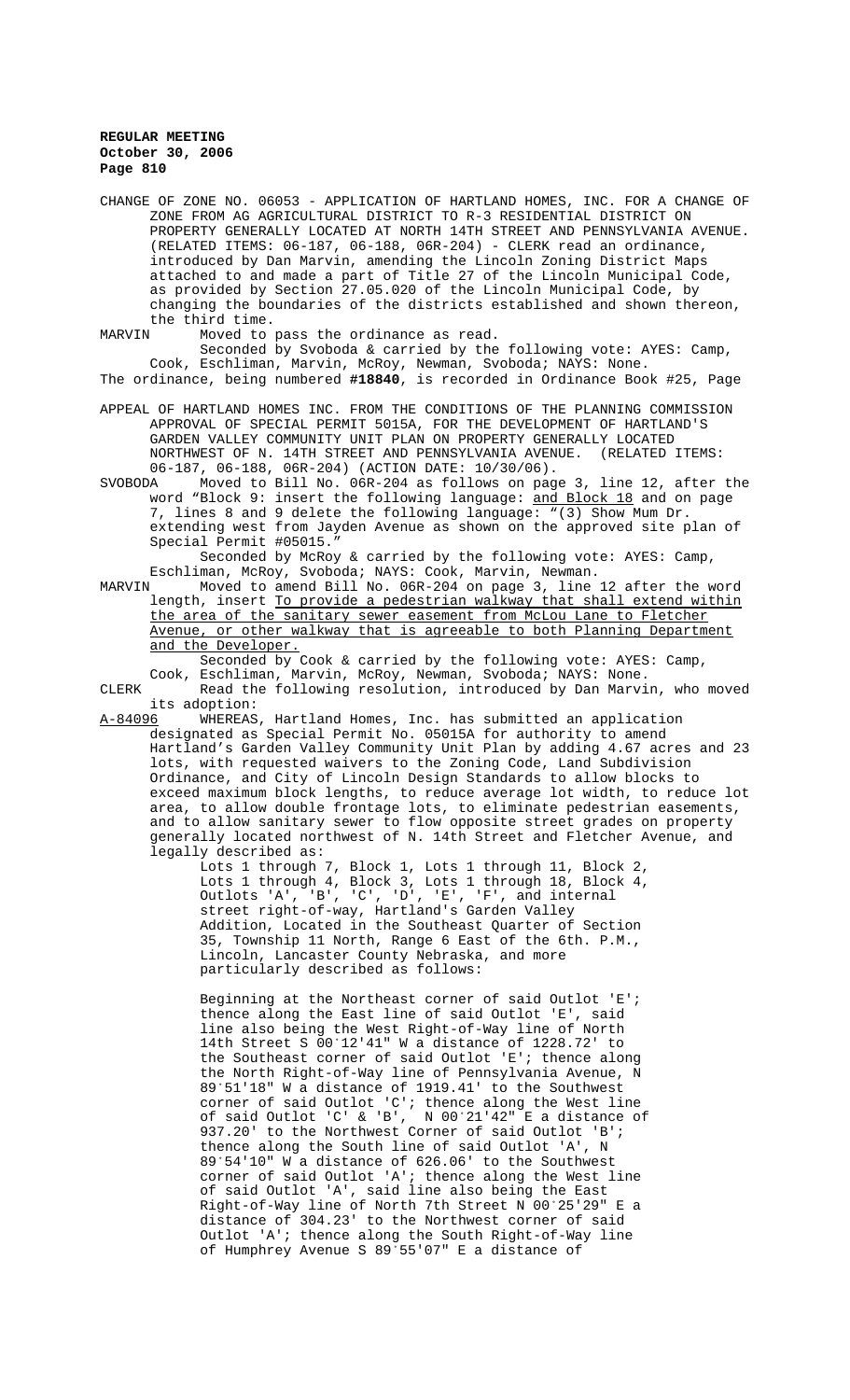2261.97'; thence along the West Right-of-Way line of North 13th Street, S 00/04'53" W a distance of 10.00'; thence along the South Right-of-Way line of Humphrey Avenue, S 89/55'07" E a distance of 170.00'; thence S 00/04'53" W a distance of 5.00'; thence along the South Right-of-Way line of Humphrey Avenue, S 89/55'07" E a distance of 109.87' to the point of beginning, having an area of 2,570,247.35 square feet or 59.0 acres, more or less. and

Lot 2 and Lot 3 except the South 7.00 feet and part of Lot 1, Block 4, and the East Half of Lots 1 and 4 except the South 7.00 feet, Block 3, and that part of North 11th Street which lies between Blocks 3 and 4, Garden Valley, located in the Southeast Quarter of Section 35, Township 11 North, Range 6 East of the 6th. P.M., Lincoln, Lancaster County Nebraska, and more particularly described as follows:

Beginning at the intersection of the East line of said Lot 3, Block 4 and the North Right-of-Way line of Fletcher Avenue; thence along the North Right-of-Way line of Fletcher Avenue N 89°46'39" W a distance of 1004.56' to a point on the North Right-of-Way line of Fletcher Avenue; thence N 00'18'05" E a distance of 1255.54' to a point on the North line of said Lot 1, Block 3; thence along the North line of said Blocks 3 and 4, said line also being the South Right-of-Way line of Southwick Avenue S 89'51'18" E a distance of 1342.15' to the Northeast corner of said part of Lot 1, Block 4; thence S 00°12'48" W a distance of 151.19'; thence S 00'11'45" W a distance of 449.85; thence north  $89^{\circ}34'03''$  W a distance of  $339.30'$ ; thence along the East line of said Lot 3, Block 4 S 00/21'07" W a distance of 374.41'; thence S 00/06'04" W a distance of 283.15' to the point of beginning, having an area of 1,464,414.04 square feet or 33.62 acres, more or less.

WHEREAS, the Lincoln City-Lancaster County Planning Commission has held a public hearing on said application; and

WHEREAS, the community as a whole, the surrounding neighborhood, and the real property adjacent to the area included within the site plan for this amended community unit plan will not be adversely affected by granting such a permit; and

WHEREAS, said site plan together with the terms and conditions hereinafter set forth are consistent with the comprehensive plan of the City of Lincoln and with the intent and purpose of Title 27 of the Lincoln Municipal Code to promote the public health, safety, and general welfare.

NOW, THEREFORE, BE IT RESOLVED by the City Council of the City of Lincoln, Nebraska:

That the application of Hartland Homes, Inc. hereinafter referred to as "Permittee", to develop Hartland's Garden Valley Community Unit Plan for 346 dwelling units be and the same is hereby granted under the provisions of Section 27.63.320 and Chapter 27.65 of the Lincoln Municipal Code upon condition that construction of said dwelling units be in strict compliance with said application, the site plan, and the following additional express terms, conditions, and requirements:<br>1. This approval permits: This approval permits:

- a. 346 single-family dwelling units.
	- b. A waiver of Section 26.23.130 prohibiting block lengths to exceed 1,320 feet in order to allow Block 9 and Block 18 to exceed the maximum block length. To provide a pedestrian walkway that shall extend within the area of the sanitary sewer easement from McLou Lane to Fletcher Avenue, or other walkway that is agreeable to both Planning Department and the Developer.
	- c. A reduction of the required average lot width in the R-3 Residential District from 50 feet to 41 feet.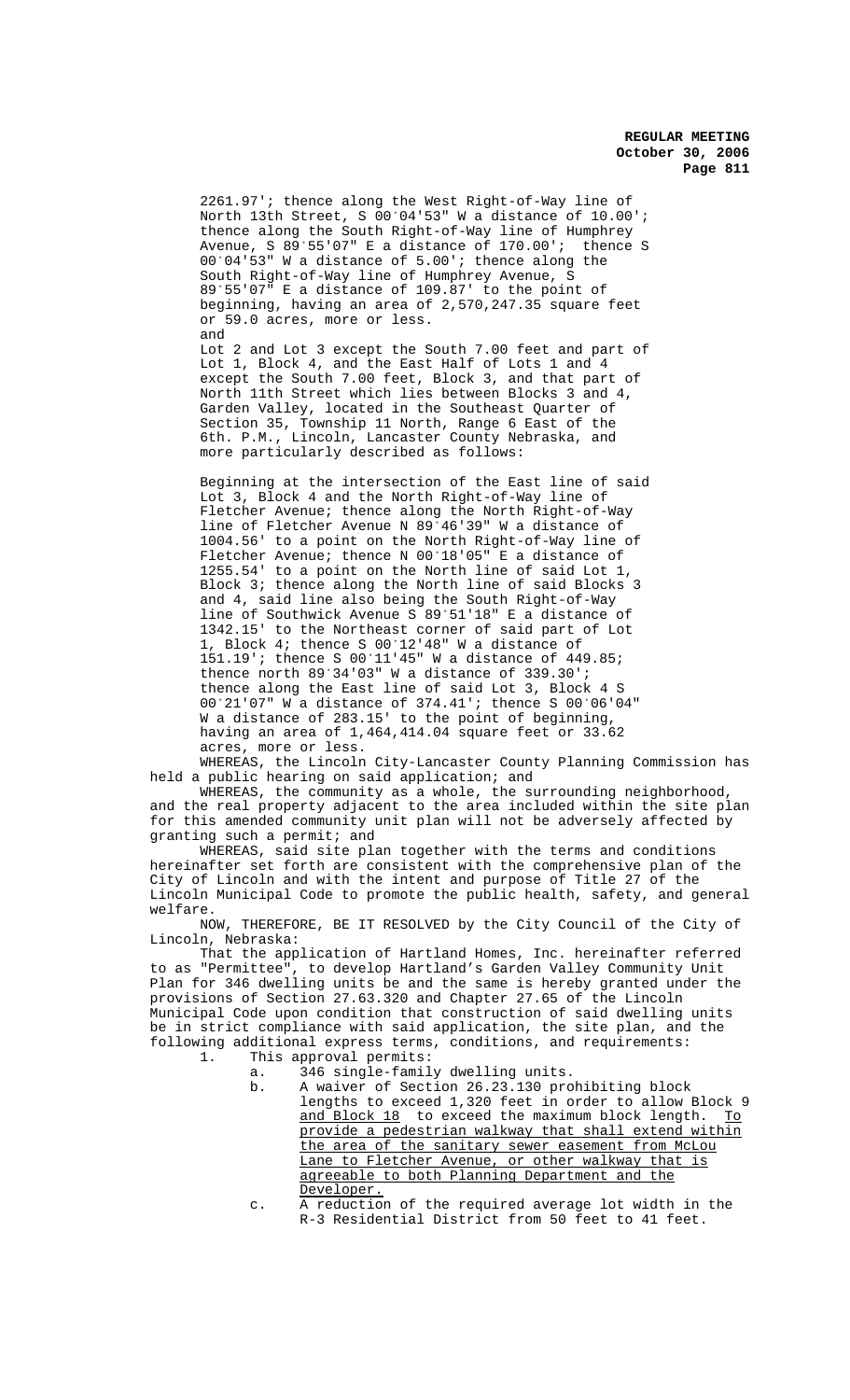- d. A reduction of the required lot area in the R-3 Residential District from 6,000 sq. ft. to 4,500 sq. ft.
- e. A waiver of Section 26.23.140(e) of the Lincoln Municipal Code prohibiting double frontage lots in order to allow Blocks 1 and 9 to have double frontage lots.
- f. A waiver of Section 26.23.125 of the Lincoln Municipal Code requiring a pedestrian way when a block exceeds 1000 feet in length in order to eliminate the pedestrian way easement in Block 9.
- g. A waiver of the Sanitary Sewer Design Standards § 3.6 to allow running sanitary sewer opposite street grades in Garden Valley Road and N. 10th Street.
- 2. The City Council must approve the following associated request:
	- a. Change of Zone #06053.
	- b. Annexation #06014.

3. Final plats must be approved by the City. If any final plat on all or a portion of the approved community unit plan is submitted five (5) years or more after the approval of the community unit plan, the city may require that a new community unit plan be submitted, pursuant to all the provisions of section 26.31.015. A new community unit plan may be required if the subdivision ordinance, the design standards, or the required improvements have been amended by the city; and as a result, the community unit plan as originally approved does not comply with the amended rules and regulations.

Before the approval of a final plat, the public streets, private roadway improvements, sidewalks, public sanitary sewer system, public water system, drainage facilities, land preparation and grading, sediment and erosions control measures, storm water detention/retention facilities, drainageway improvements, street lights, landscaping screens, street trees, temporary turnaround and barricades, and street name signs, must be completed or provisions (bond, escrow or security agreement) to guarantee completion must be approved by the City Law Department. The improvements must be completed in conformance with adopted design standards and within the time period specified in the Land Subdivision Ordinance.

4. The Planning Director may approve final plats after the Permittee has signed an agreement that binds the Permittee and Permittee's successors and assigns:

- a. To complete the street paving of public streets*,* and temporary turnarounds and barricades located at the temporary dead-end of the streets shown on the final plat within two (2) years following the approval of the final plat.
- b. To complete the installation of sidewalks along both sides of the streets and along the south side of Humphrey Ave., and the north side of Fletcher Ave. as shown on the final plat within four (4) years following the approval of the final plat.
- c. To construct the sidewalk in the pedestrian way easements in Outlot 'B', Block 1 at the same time as Garden Valley Road is paved and to agree that no building permit shall be issued for construction on Lots 11 & 12, Block 1until such time as the sidewalk in the pedestrian way easement is constructed.
- d. To complete the public water distribution system to serve this plat within two (2) years following the approval of the final plat.
- e. To complete the public wastewater collection system to serve this plat within two (2) years following the approval of the final plat.
- f. To complete the enclosed public drainage facilities shown on the approved drainage study to serve this plat within two (2) years following the approval of the final plat.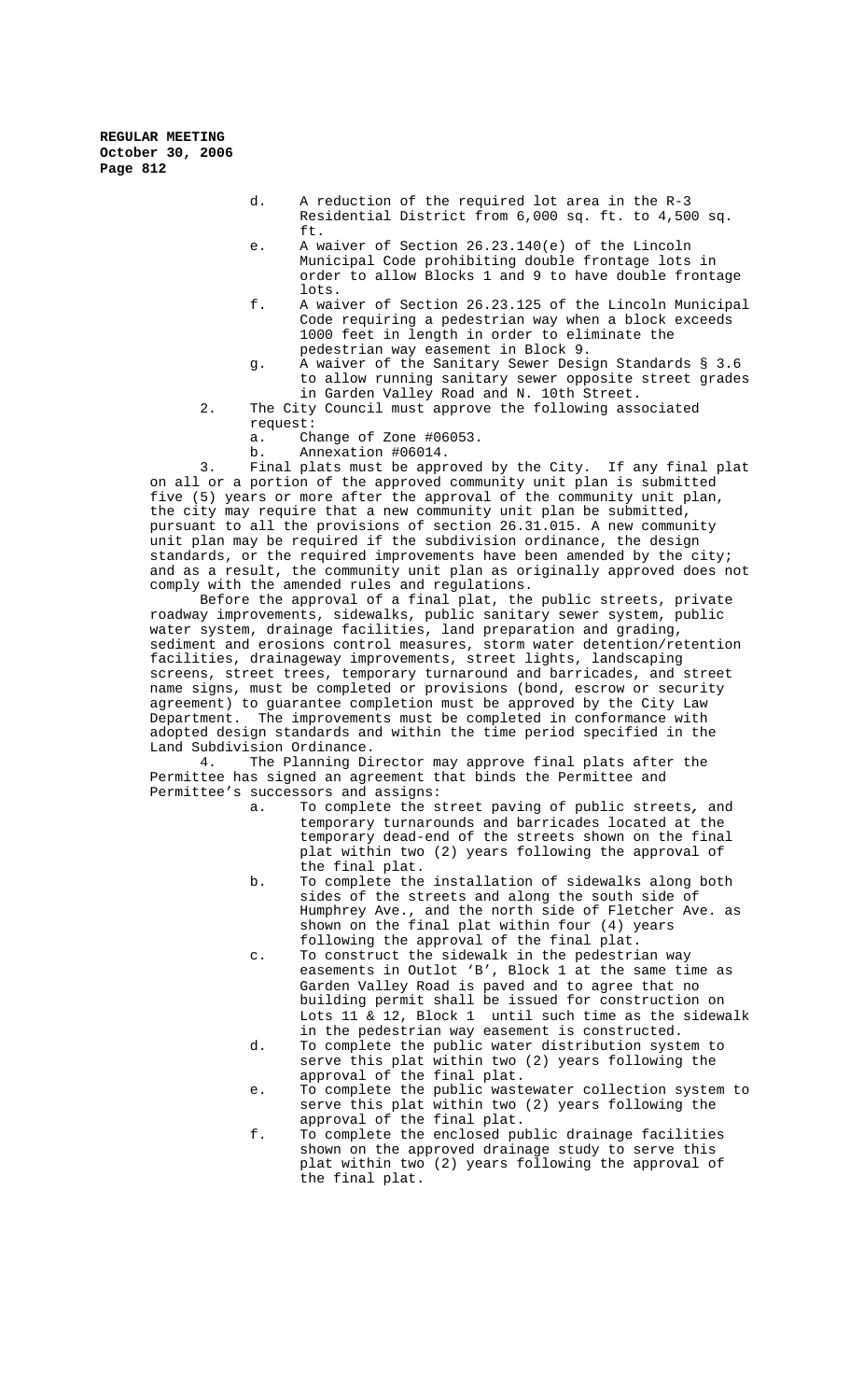- g. To complete land preparation including storm water detention/retention facilities and open drainageway improvements to serve this plat prior to the installation of utilities and improvements but not more than two (2) years following the approval of the final plat
- h. To complete the installation of public street lights along streets within this plat within two (2) years following the approval of the final plat.
- i. To complete the planting of the street trees along streets within this plat within four (4) years following the approval of the final plat.
- j. To complete the planting of the landscape screen within this plat within two (2) years following the approval of the final plat.
- k. To complete the installation of the street name signs within two (2) years following the approval of the final plat.
- l. To complete the installation of the permanent markers prior to construction on or conveyance of any lot in the plat.
- m. To complete any other public or private improvement or facility required by Chapter 26.23 (Development Standards) of the Land Subdivision Ordinance in a timely manner which inadvertently may have been omitted from the above list of required improvements.
- n. To complete the public and private improvements shown on the Community Unit Plan.
- o. To submit to the Director of Public Works a plan showing proposed measures to control sedimentation and erosion and the proposed method to temporarily stabilize all graded land for approval.
- p. To retain ownership of and the right of entry to the outlots in order to perform the above-described maintenance of the outlots and private improvements on a permanent and continuous basis. However, Subdivider may be relieved and discharged of such maintenance obligations upon creating in writing a permanent and continuous association of property owners who would be responsible for said

permanent and continuous maintenance subject to the following conditions:

- (1) Subdivider shall not be relieved of Subdivider's maintenance obligation for each specific private improvement until a register professional engineer or nurseryman who supervised the installation of said private improvement has certified to the City that the improvement has been installed in accordance with approved plans.
	- (2) The maintenance agreements are incorporated into covenants and restrictions in deeds to the subdivided property and the documents creating the association and the restrictive covenants have been reviewed and approved by the City Attorney and filed of record with the Register of Deeds.
- q. To maintain the outlots and private improvements on a permanent and continuous basis.
- r. To keep taxes and special assessments on the outlots from becoming delinquent.
- s. To maintain the plants in the medians and islands on a permanent and continuous basis.
- t. To maintain the sidewalks in the pedestrian way easements on Outlot 'B', Block 1 on a permanent and continuous basis.
- u. To properly and continuously maintain and supervise the private facilities which have common use or benefit, and to recognize that there may be additional maintenance issues or costs associated with providing for the proper functioning of storm water detention/retention facilities as they were designed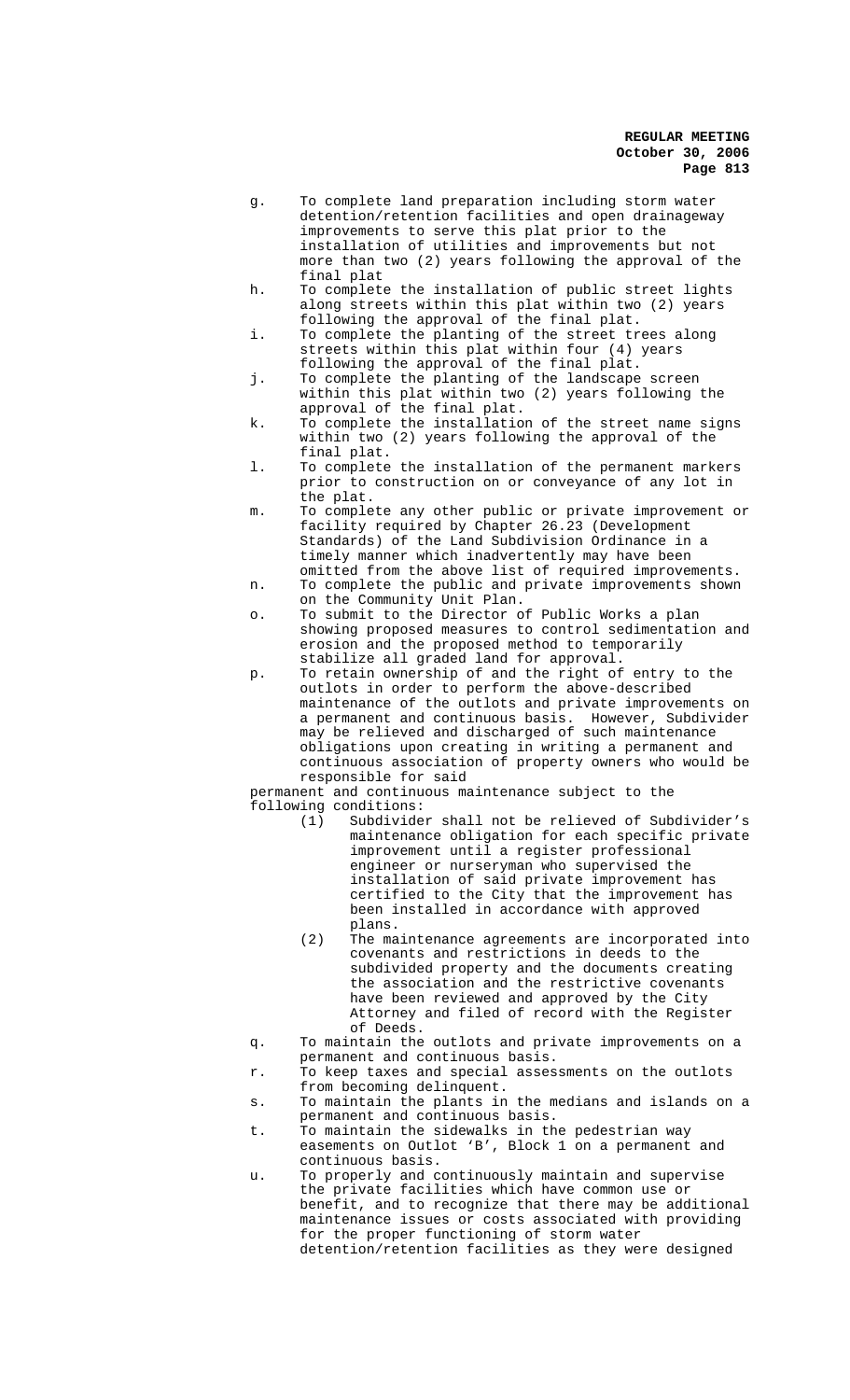> and constructed within the development, and that these are the responsibility of the Subdivider.

- v. To submit to the lot buyers and home builders a copy of the soil analysis.
- w. To comply with the provisions of the Land Preparation and Grading requirements of the Land Subdivision Ordinance.
- x. To protect the trees that are indicated to remain during construction and development
- y. To relinquish the right of direct vehicular access from Lots 47-51, Block 9 and Outlot 'D' to N. 14<sup>th</sup> St. 5. Before a final plat is approved:
- 

a. The permittee shall complete the following instructions and submit the documents and plans to the Planning Department office for review and approval. i. A revised site plan including 5 copies showing

- the following revisions: (1) Show the existing right-of-way on N.  $14<sup>th</sup>$ St., Humphrey Ave. and Pennsylvania Ave.
- (2) Remove Lot 9, Block 19 from the CUP. Revise the boundary of the CUP. This lot is not shown within the boundary of the annexation.
- (3) Show Mum Dr. extending west from Jayden as shown on the approved site plan of Special Permit #05015.
- (4) Revise the future street pattern so it allows the existing houses to remain.
- (5) Remove or define the symbols from Lots 23- 17, Block 13 and Lots 1, 3, & 4, Block 14 on the Landscape Plan.
- (6) Add street trees on Crocus Dr. to the Landscape Schedule.
- (7) Change the quantity of street trees for Bobby Lane.
- (8) Add a note to the Landscape Plan stating that the installation of the plant material shall be by a certified landscape contractor as approved by the Parks and recreation Department.
- (9) Revise the legal description on Sheet 1.
- (10) Revise Note 1 on Sheet 1 to 19 blocks and 346 lots.
- (11) On Sheet 1, delete "except an existing residential access for Lot 9, Block 19" from Note 10.
- (12) Delete waiver #1, it is not necessary to request a waiver to a preliminary plat when doing a CUP.
- (13) A future public park location shall be provided within the CUP to the satisfaction of the Parks & Recreation Department and as agreed to with the Owner. The Planning Director may deny any final plat which, prior to approval of a park location, may impair the ability of the public park to be located within the CUP.
- (14) Show utility easements as requested by LES report of August 14, 2006.
- (15) Make corrections to the satisfaction of Public Works and Utilities Department per their memo of August 17, 2006.
- ii. Provide documentation from the Register of Deeds that the letter of acceptance as required by the approval of the special permit has been recorded.

b. The construction plans comply with the approved plans. 6. Before occupying the dwelling units all development and construction is to comply with the approved plans.